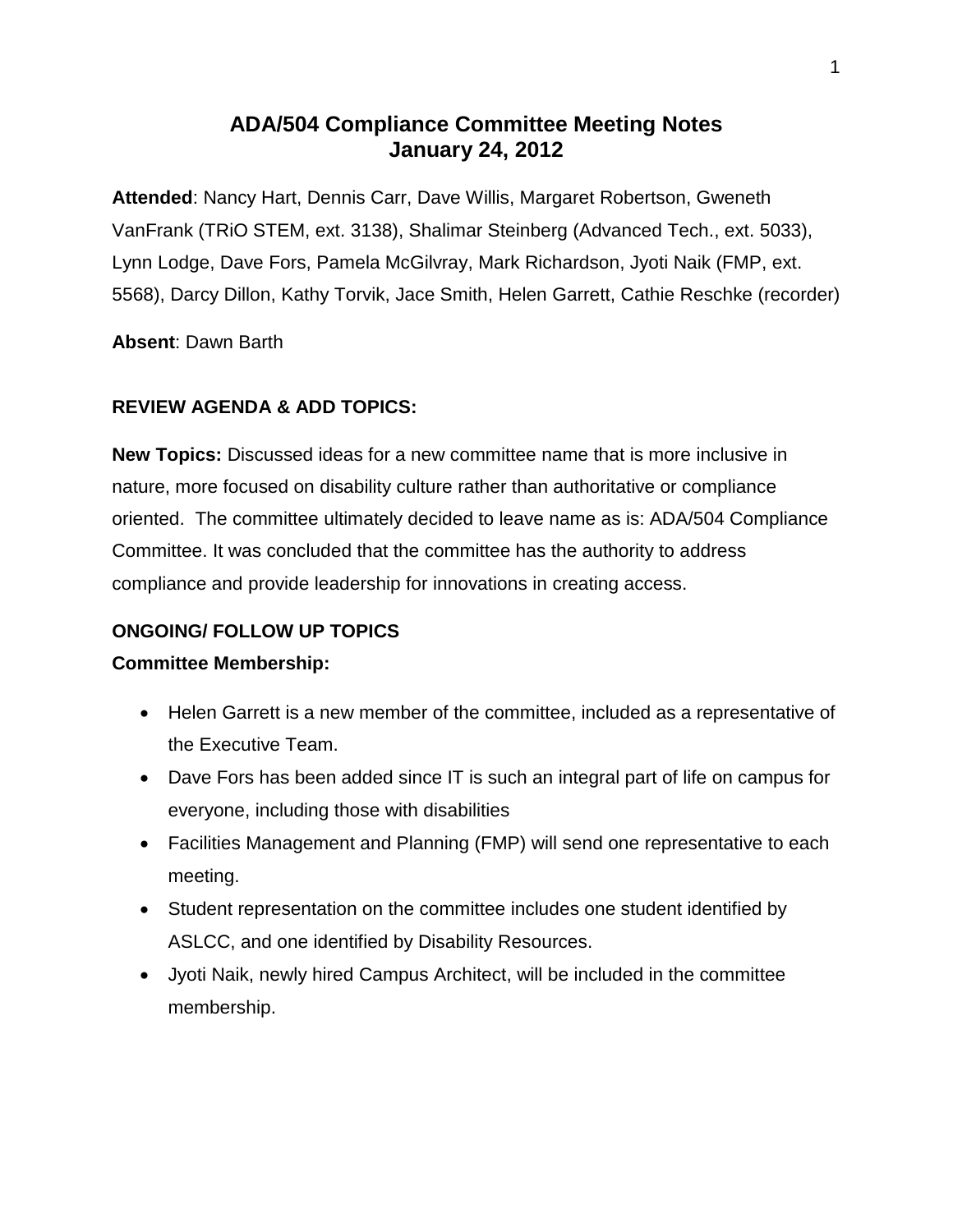### **Task Assignments:**

- Nancy determined it was impractical to develop a spreadsheet to track projects/tasks, with the intention of sending out several times each year… too much duplication.
- Shalimar will start up an ADA/504 group on MyLane to post notes and additional information. Disability Resources will use their webpage to link to the meeting minutes. [Shalimar]
- **ALL**: send Shalimar a note in order to provide your email address, and for her to invite you to join the group on MyLane.[Completed by Bethany on 5/21/12]

#### **Signage:**

- Jyoti Naik will be arranging a meeting to address Wayfinding and signage on campus. **[Jyoti]**
- Evacuation sign height will be investigated, including the correct height and font. Status? [Cathie & Dawn]
- Verbiage on signs needs to change across campus. Current language: disability/disabled/handicapped. New language: accessible. (Mark will complete this task as soon as a work order is created. Status?) [Mark Richardson]
- Dave Willis suggested that the Design Guidelines (from Facilities Council) should be reviewed & considered by the ADA/504 Committee. [All]
- Temporary Signage needs (ex. Bldg 11) send information to Dave Willis [All]

#### **Wayfinding:**

- Wayfinding should include evacuation signage, tactile mapping, and inclusion of the Blind/Visually Impaired community in this process, so that they will know how to use these resources (e.g., the tactile map) and can learn how to find their way around campus. [Gweneth/Margaret]
- Facilities has not ordered any detectible guidance markers (truncated domes). Are they required? Margaret, Kathy Torvik, Gweneth, and Lynn have met to discuss ideas to incorporate symbols to give guidance to those considering